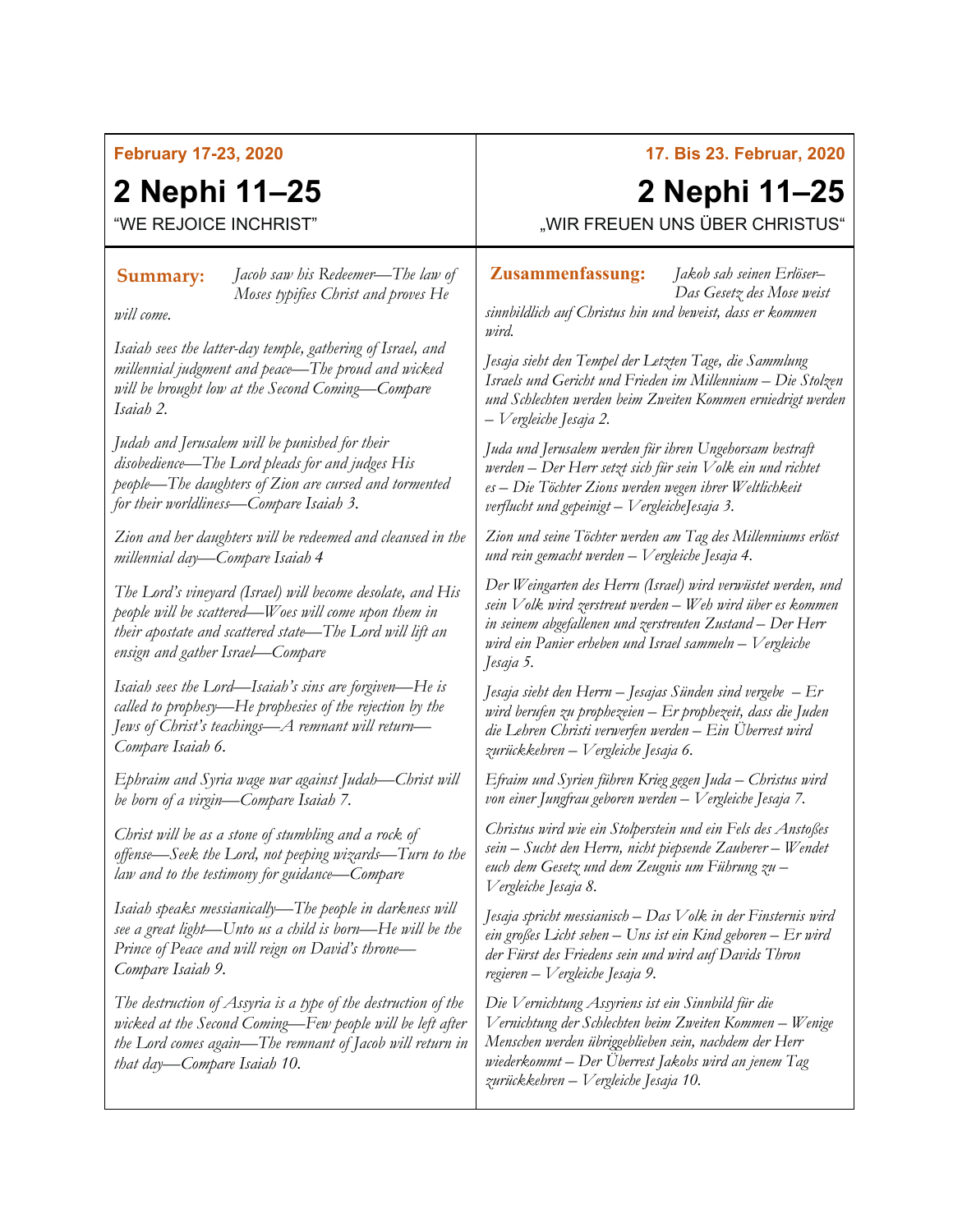| The stem of Jesse (Christ) will judge in righteousness—The                                                                                                                                                                                                                                                                                                                                                                                  | Der Stamm Isai (Christus) wird in Rechtschaffenheit                                                                                                                                                                                                                                                                                                                                                                                                                                                                                          |
|---------------------------------------------------------------------------------------------------------------------------------------------------------------------------------------------------------------------------------------------------------------------------------------------------------------------------------------------------------------------------------------------------------------------------------------------|----------------------------------------------------------------------------------------------------------------------------------------------------------------------------------------------------------------------------------------------------------------------------------------------------------------------------------------------------------------------------------------------------------------------------------------------------------------------------------------------------------------------------------------------|
| knowledge of God will cover the earth in the Millennium-                                                                                                                                                                                                                                                                                                                                                                                    | richten – Die Erkenntnis Gottes wird im Millennium die                                                                                                                                                                                                                                                                                                                                                                                                                                                                                       |
| The Lord will raise an ensign and gather Israel–Compare                                                                                                                                                                                                                                                                                                                                                                                     | Erde bedecken – Der Herr wird ein Panier aufrichten                                                                                                                                                                                                                                                                                                                                                                                                                                                                                          |
| Isaiah 11.                                                                                                                                                                                                                                                                                                                                                                                                                                  | und Israel sammeln – Vergleiche Jesaja 11.                                                                                                                                                                                                                                                                                                                                                                                                                                                                                                   |
| In the millennial day all men will praise the Lord—He<br>will dwell among them-Compare Isaiah 12.                                                                                                                                                                                                                                                                                                                                           | Am Tag des Millenniums werden alle Menschen den<br>Herrn preisen – Er wird unter ihnen wohnen –<br>Vergleiche Jesaja 12.                                                                                                                                                                                                                                                                                                                                                                                                                     |
| The destruction of Babylon is a type of the destruction at the                                                                                                                                                                                                                                                                                                                                                                              | Die Zerstörung Babylons ist ein Sinnbild der Zerstörung                                                                                                                                                                                                                                                                                                                                                                                                                                                                                      |
| Second Coming—It will be a day of wrath and                                                                                                                                                                                                                                                                                                                                                                                                 | beim Zweiten Kommen – Es wird ein Tag des Grimms                                                                                                                                                                                                                                                                                                                                                                                                                                                                                             |
| vengeance—Babylon (the world) will fall forever—Compare                                                                                                                                                                                                                                                                                                                                                                                     | und der Vergeltung sein $-$ Babylon (die Welt) wird für                                                                                                                                                                                                                                                                                                                                                                                                                                                                                      |
| Isaiah 13.                                                                                                                                                                                                                                                                                                                                                                                                                                  | immer fallen – Vergleiche Jesaja 13.                                                                                                                                                                                                                                                                                                                                                                                                                                                                                                         |
| Israel will be gathered and will enjoy millennial rest-<br>Lucifer was cast out of heaven for rebellion-Israel will<br>triumph over Babylon (the world)—Compare Isaiah 14.                                                                                                                                                                                                                                                                  | Israel wird gesammelt werden und wird sich an der Ruhe des<br>Millenniums erfreuen – Luzifer wurde wegen Auflehnung aus<br>dem Himmel ausgestoßen - Israel wird über Babylon (die<br>Welt) triumphieren - Vergleiche Jesaja 14.                                                                                                                                                                                                                                                                                                              |
| Nephi glories in plainness—Isaiah's prophecies will be<br>understood in the last days—The Jews will return from<br>Babylon, crucify the Messiah, and be scattered and<br>scourged—They will be restored when they believe in the<br>Messiah-He will first come six hundred years after<br>Lehi left Jerusalem—The Nephites keep the law of<br>Moses and believe in Christ, who is the Holy One of<br>Israel. [All above about 559–545 B.C.] | Nephi frohlockt über Klarheit – Jesajas Prophezeiungen werden<br>in den letzten Tagen verstanden werden – Die Juden werden<br>aus Babylon zurückkehren, den Messias kreuzigen und<br>zerstreut und gegeißelt werden - Sie werden wiederhergestellt<br>werden, wenn sie an den Messias glauben – Er kommt<br>erstmals sechshundert Jahre, nachdem Lehi Jerusalem verlassen<br>hat – Die Nephiten befolgen das Gesetz des Mose und glauben<br>an Christus, welcher der Heilige Israels ist. [Alles über dies<br>Auflistung Um 559–545 v. Chr.] |
| <b>Supplemental</b>                                                                                                                                                                                                                                                                                                                                                                                                                         | Wie kann die Geographie                                                                                                                                                                                                                                                                                                                                                                                                                                                                                                                      |
| How can geography                                                                                                                                                                                                                                                                                                                                                                                                                           | Ergänzende                                                                                                                                                                                                                                                                                                                                                                                                                                                                                                                                   |
| <b>Jewish and</b>                                                                                                                                                                                                                                                                                                                                                                                                                           | die Botschaft der                                                                                                                                                                                                                                                                                                                                                                                                                                                                                                                            |
| reflect the message of                                                                                                                                                                                                                                                                                                                                                                                                                      | <b>Jüdische und</b>                                                                                                                                                                                                                                                                                                                                                                                                                                                                                                                          |
| salvation?                                                                                                                                                                                                                                                                                                                                                                                                                                  | Erlösung widerspiegeln?                                                                                                                                                                                                                                                                                                                                                                                                                                                                                                                      |
| <b>Holy Land</b>                                                                                                                                                                                                                                                                                                                                                                                                                            | <b>Heilige Land</b>                                                                                                                                                                                                                                                                                                                                                                                                                                                                                                                          |
| One of the reason Nephi                                                                                                                                                                                                                                                                                                                                                                                                                     | Einer der Gründe, warum                                                                                                                                                                                                                                                                                                                                                                                                                                                                                                                      |
| <b>Insights</b>                                                                                                                                                                                                                                                                                                                                                                                                                             | <b>Einsichte</b>                                                                                                                                                                                                                                                                                                                                                                                                                                                                                                                             |
| rejoices in the words of                                                                                                                                                                                                                                                                                                                                                                                                                    | Nephi sich über die Worte                                                                                                                                                                                                                                                                                                                                                                                                                                                                                                                    |
| Isaiah is because they brought a vivid                                                                                                                                                                                                                                                                                                                                                                                                      | Jesajas freut, ist, dass sie eine lebendige                                                                                                                                                                                                                                                                                                                                                                                                                                                                                                  |
| memory of Nephi's homeland. Comparing                                                                                                                                                                                                                                                                                                                                                                                                       | Erinnerung an Nephis Heimat gebracht haben.                                                                                                                                                                                                                                                                                                                                                                                                                                                                                                  |
| the geographical consideration of the                                                                                                                                                                                                                                                                                                                                                                                                       | Der Vergleich der geografischen Betrachtung                                                                                                                                                                                                                                                                                                                                                                                                                                                                                                  |
| ancient Holy Land and the new Promised                                                                                                                                                                                                                                                                                                                                                                                                      | des alten Heiligen Landes und des neuen                                                                                                                                                                                                                                                                                                                                                                                                                                                                                                      |
| Land is a way to emphasize an all-                                                                                                                                                                                                                                                                                                                                                                                                          | verheißenen Landes ist ein Weg, um ein                                                                                                                                                                                                                                                                                                                                                                                                                                                                                                       |
| encompassing testimony of the Lord. In                                                                                                                                                                                                                                                                                                                                                                                                      | umfassendes Zeugnis des Herrn                                                                                                                                                                                                                                                                                                                                                                                                                                                                                                                |
| ancient times, the word of the Lord came                                                                                                                                                                                                                                                                                                                                                                                                    | hervorzuheben. In der Antike kam das Wort                                                                                                                                                                                                                                                                                                                                                                                                                                                                                                    |
| from the "tops of the mountains," Jerusalem,                                                                                                                                                                                                                                                                                                                                                                                                | des Herrn von den "Gipfeln der Berge"                                                                                                                                                                                                                                                                                                                                                                                                                                                                                                        |
| where the tribe of Judah and the prophets of                                                                                                                                                                                                                                                                                                                                                                                                | Jerusalem, wo der Stamm Juda und die                                                                                                                                                                                                                                                                                                                                                                                                                                                                                                         |
| Israel lived. These mountains create a                                                                                                                                                                                                                                                                                                                                                                                                      | Propheten Israels lebten. Diese Berge bilden                                                                                                                                                                                                                                                                                                                                                                                                                                                                                                 |
| backbone of the country of Israel. In fact, the                                                                                                                                                                                                                                                                                                                                                                                             | ein Rückgrat des Landes Israel. Tatsächlich                                                                                                                                                                                                                                                                                                                                                                                                                                                                                                  |
| land of Israel has mountains from its                                                                                                                                                                                                                                                                                                                                                                                                       | hat das Land Israel Berge von seiner                                                                                                                                                                                                                                                                                                                                                                                                                                                                                                         |
| northern to its southern borders. It is a                                                                                                                                                                                                                                                                                                                                                                                                   | nördlichen bis zu seiner südlichen Grenze. Es                                                                                                                                                                                                                                                                                                                                                                                                                                                                                                |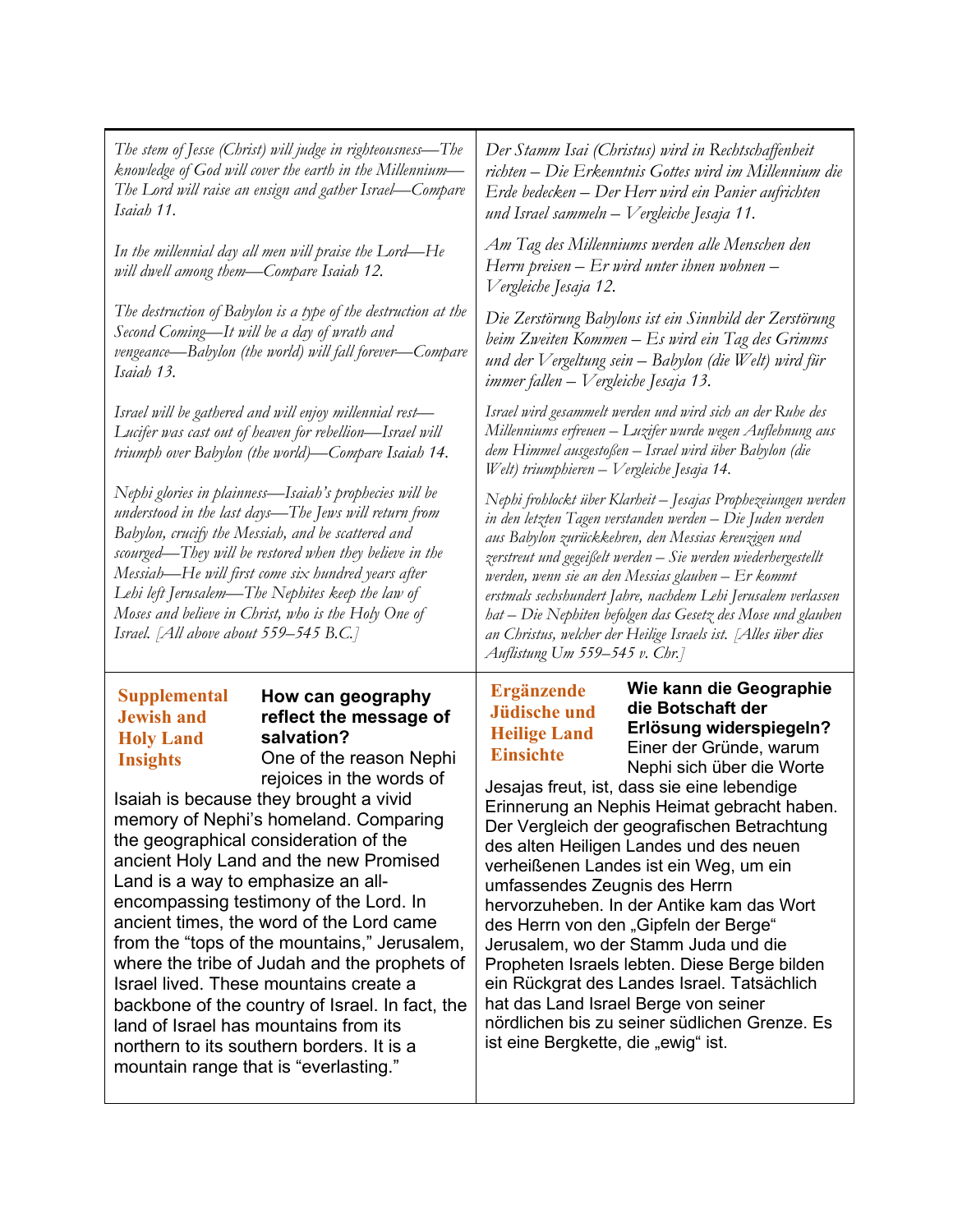|  | How does the phrase, "Tops of the<br>Mountains" reach across the globe?<br>In latter times, the word of the Lord comes<br>from the "tops of the mountains," Salt Lake<br>City, where the prophets and leadership of<br>the Lord's kingdom and the tribe of Joseph<br>are presently situated. The Ute Indians used<br>the word Utah to denote the tops of the<br>mountains. It is also the only other range of<br>mountains that extends from the northern to<br>the southern borders of the land. It is also<br>the "land of everlasting hills." Judah and<br>Utah even sound linguistically similar. There<br>is an Arab village close to Hebron that is<br>called Yatta. An old synagogue of the first<br>century was found there with characteristics<br>of Levitical use. Some even suggest it to be<br>the wilderness area of Judah where John<br>the Baptist (a Levite) might have lived.                                                                                                          | Wie reicht der Satz "Gipfel der Berge"<br>weltweit?<br>In letzter Zeit kommt das Wort des Herrn von<br>den "Gipfeln der Berge" in Salt Lake City, wo<br>sich derzeit die Propheten und die Führung des<br>Reiches des Herrn und des Stammes Joseph<br>befinden. Die Ute-Indianer benutzten das Wort<br>Utah, um die Gipfel der Berge zu bezeichnen.<br>Es ist auch die einzige andere Gebirgskette,<br>die sich von der nördlichen bis zur südlichen<br>Grenze des Landes erstreckt. Es ist auch das<br>"Land der ewigen Hügel". Judah und Utah<br>klingen sogar sprachlich ähnlich. In der Nähe<br>von Hebron gibt es ein arabisches Dorf<br>namens Yatta. Dort wurde eine alte Synagoge<br>des ersten Jahrhunderts mit Merkmalen des<br>levitischen Gebrauchs gefunden. Einige<br>schlagen sogar vor, dass es das Wildnisgebiet<br>von Juda ist, in dem Johannes der Täufer (ein<br>Levit) gelebt haben könnte.                                                                |
|--|----------------------------------------------------------------------------------------------------------------------------------------------------------------------------------------------------------------------------------------------------------------------------------------------------------------------------------------------------------------------------------------------------------------------------------------------------------------------------------------------------------------------------------------------------------------------------------------------------------------------------------------------------------------------------------------------------------------------------------------------------------------------------------------------------------------------------------------------------------------------------------------------------------------------------------------------------------------------------------------------------------|----------------------------------------------------------------------------------------------------------------------------------------------------------------------------------------------------------------------------------------------------------------------------------------------------------------------------------------------------------------------------------------------------------------------------------------------------------------------------------------------------------------------------------------------------------------------------------------------------------------------------------------------------------------------------------------------------------------------------------------------------------------------------------------------------------------------------------------------------------------------------------------------------------------------------------------------------------------------------------|
|  | How do the "everlasting hills" affect<br>you?<br>The blessings of the "everlasting hills" have<br>affected, are affecting and will continue to<br>affect all the world. "The blessings of thy<br>father have prevailed above the blessings of<br>my progenitors unto the utmost bound of the<br>everlasting hills: they shall be on the head of<br>Joseph, and on the crown of the head of him<br>that was separate from his brethren."<br>(Genesis 49:26) "And the boundaries of the<br>everlasting hills shall tremble at their<br>presence." (Doctrine & Covenants 133:31)<br>"Everlasting is also used to signify the<br>eternal, lasting, and enduring nature of<br>some particular thing. For instance: the<br>'everlasting covenant' (D. & C. 1:15), 'the<br>everlasting gospel' (D. & C. 36:5), 'songs of<br>everlasting joy' ( $D.$ & $C.$ 45:71), 'an<br>everlasting inheritance' (D. & C 57:5), 'the<br>everlasting hills.' (D. & C. 133:31)" (Mormon<br>Doctrine, Bruce R. McConkie, Pg.243) | Wie wirken sich der "immerwährenden<br>Hügel" auf Sie aus?<br>Die Segnungen der "immerwährenden Hügel"<br>haben die ganze Welt beeinflusst, beeinflussen<br>sie und werden sie auch weiterhin<br>beeinflussen. "Deines Vaters Segen übertrifft<br>den Segen der uralten Berge, das Verlangen<br>der ewigen Hügel. Er komme auf Josefs Haupt,<br>auf das Haupt des Geweihten der Brüder."<br>(Genesis 49:26) "Und die Grenzen der<br>immerwährenden Hügel werden vor ihrer<br>Gegenwart erzittern." (LuB 133: 31) "Ewig wird<br>auch verwendet, um die ewige, dauerhafte und<br>dauerhafte Natur einer bestimmten Sache zu<br>bezeichnen. Zum Beispiel: der<br>"immerwährenden Bund" (LuB 1:15), "das<br>"immerwährende Evangelium zu predigen"<br>(LuB 36: 5), "werden sie Gesänge<br>immerwährender Freude " (LuB 45:71),<br>"immerwährendes Erbteil erlangen können."<br>(LuB 57: 5), "Immerwährenden Hügel" (LuB 133:<br>31)" (Mormon Doctrine, Bruce R. McConkie, S.<br>243) |
|  | How did Isaiah connect the "mountains"<br>with "Salvation of the Lord?"<br>Isaiah, who knew the mountains of Judah,                                                                                                                                                                                                                                                                                                                                                                                                                                                                                                                                                                                                                                                                                                                                                                                                                                                                                      | Wie verband Jesaja die "Berge" mit der<br>"Errettung des Herrn"?<br>Jesaja, der die Berge Judas kannte, kannte                                                                                                                                                                                                                                                                                                                                                                                                                                                                                                                                                                                                                                                                                                                                                                                                                                                                   |

┯

auch den Herrn und verband die Majestät beider, indem er uns über den Erretter

also knew the Lord and combined the majesty of both in teaching us about the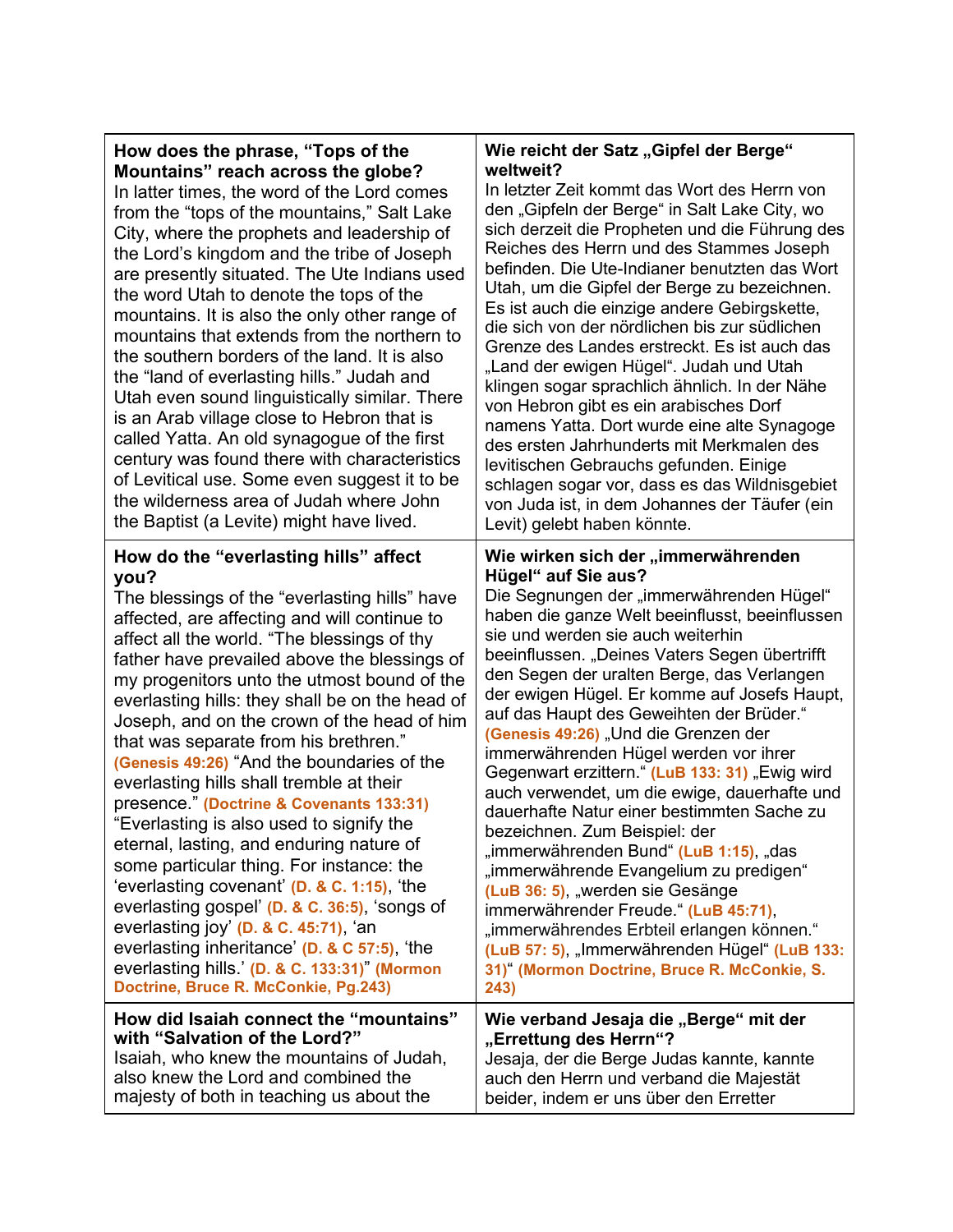Savior. "How beautiful upon the mountains are the feet of him that bringeth good tidings, that publisheth peace; that bringeth good tidings of good, that publisheth salvation; that saith unto Zion, Thy God reigneth!" **(Isaiah 52:7)** Looking at the sacred event that redeemed us from the sins of life, bruises of experience, captivity of conscience, blindness of bigotry, hurt of hearts broken, poverty of stinginess and the imprisonment of self pity, we are drawn to the Mount of Olives. Two thousand years ago, He sank below all things, experiencing deeper depths than we would ever reach so that we would never have to. Bleeding from every pore of His body, he was stained for us. How beautiful upon the Mount of Olives are the feet of Him who brings good tidings. Good tidings are the "good news," the gospel of joy. Isaiah wrote the words of the Savior's testimony seven hundred years before the Savior would speak them. "The spirit of the Lord GOD is upon me; because the LORD hath anointed me to preach good tidings unto the meek; he hath sent me to bind up the brokenhearted, to proclaim liberty to the captives, and the opening of the prison to them that are bound;" **(Isaiah 61:1)** "The Spirit of the Lord is upon me, because he hath anointed me to preach the gospel to the poor; he hath sent me to heal the broken hearted, to preach deliverance to the captives, and recovering of sight to the blind, to set at liberty them that are bruised . . ." **(Luke 4:18) How was the atonement foreshadowed?** Although the principle of "one atoning for our sins" in Judaism has diminished over the years, one day every year is set aside as the Day of Atonement, Yom Kippur. "The tenth of the Hebrew month of Tishrei is Yom

Kippur, a day of fasting and prayer for all Israel, a day which has been significant to Jews throughout the ages. The Day of Atonement is the last of the Ten Days of Penitence which begin with Rosh Ha-

Shanah, and is the climax of the repentance and soul-searching incumbent on every Jew

unterrichtete. "Wie willkommen sind auf den Bergen die Schritte des Freudenboten,der Frieden ankündigt, der eine frohe Botschaft bringt und Heil verheißt, der zu Zion sagt: Dein Gott ist König." **(Jesaja 52: 7)** Wenn wir das heilige Ereignis betrachten, das uns von den Sünden des Lebens, den Blutergüssen der Erfahrung, der Gewissensgefangenschaft, der Blindheit der Bigotterie, dem Schmerz des gebrochenen Herzens, der Armut des Geiz und der Inhaftierung des Selbstmitleids erlöst hat, sind wir angezogen zum Ölberg. Vor zweitausend Jahren sank er unter alle Dinge und erlebte tiefere Tiefen, als wir jemals erreichen würden, so dass wir es niemals müssen würden. Er blutete aus jeder Pore seines Körpers und war für uns befleckt. Wie schön auf dem Ölberg sind die Füße dessen, der gute Botschaft bringt. Gute Nachrichten sind die "gute Nachricht", das Evangelium der Freude. Jesaja schrieb die Worte des Zeugnisses des Erretters siebenhundert Jahre bevor der Erretter sie sprechen würde. "Der Geist GOTTES, des Herrn, ruht auf mir. Denn der HERR hat mich gesalbt; er hat mich gesandt, um den Armen frohe Botschaft zu bringen, um die zu heilen, die gebrochenen Herzens sind, um den Gefangenen Freilassung auszurufen und den Gefesselten Befreiung." **(Jesaja 61: 1)** "Der Geist des Herrn ruht auf mir; denn er hat mich gesalbt. Er hat mich gesandt, damit ich den Armen eine frohe Botschaft bringe; damit ich den Gefangenen die Entlassung verkünde und den Blinden das Augenlicht; damit ich die Zerschlagenen in Freiheit setze . . ." **(Lukas 4:18)**

**Wie wurde das Sühnopfer vorhergesagt?** Obwohl das Prinzip des "Sühnens für unsere Sünden" im Judentum im Laufe der Jahre abgenommen hat, wird jedes Jahr ein Tag als Versöhnungstag, Yom Kippur, vorgesehen. "Der zehnte des hebräischen Monats Tishrei ist Yom Kippur, ein Tag des Fastens und des Gebets für ganz Israel, ein Tag, der für Juden seit jeher von Bedeutung ist. Der Versöhnungstag ist der letzte der zehn Tage der Buße, die mit Rosh Ha-Shanah beginnen, und der Höhepunkt der Reue und Seelensuche, die jedem Juden in dieser Zeit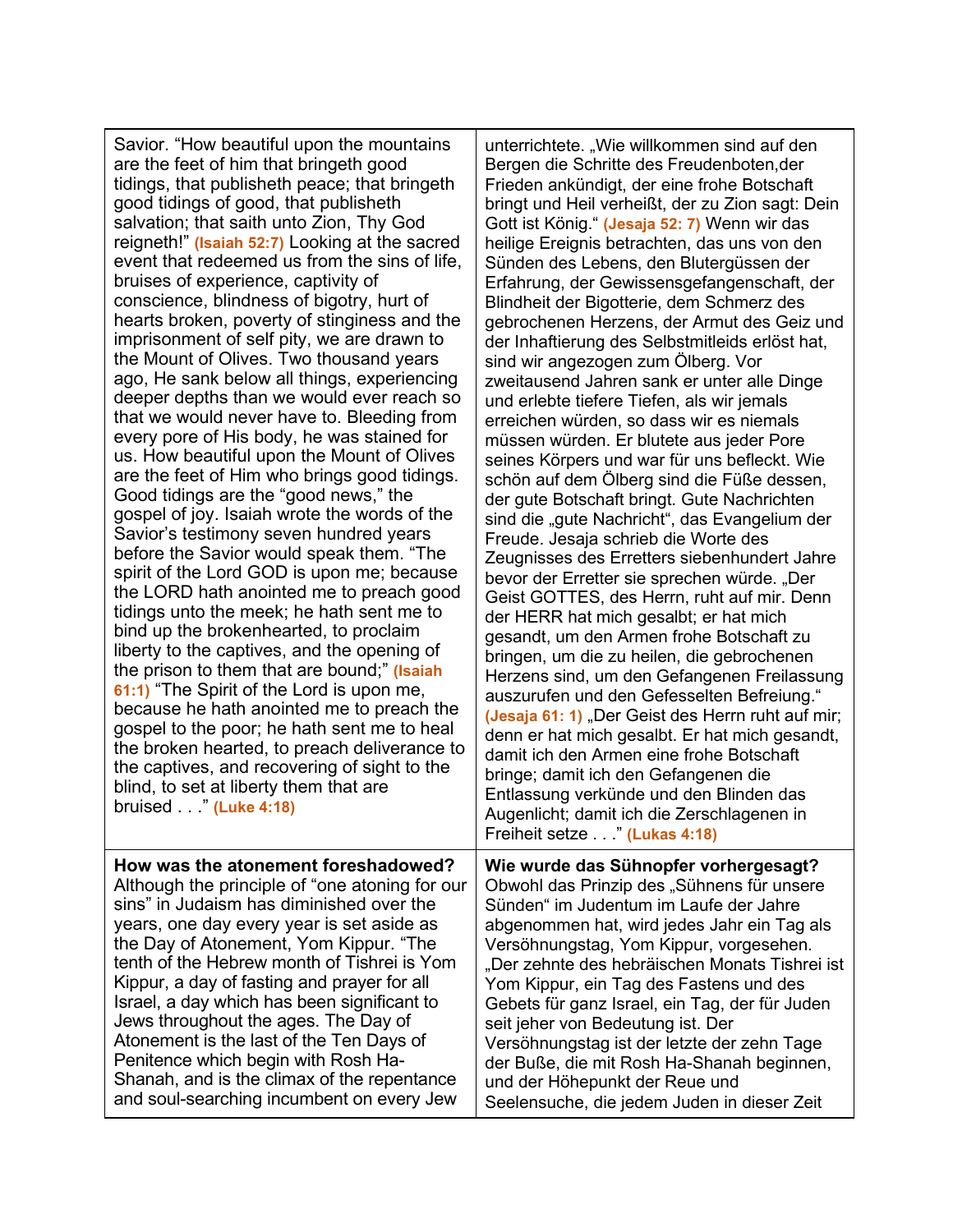| during this period." "Perhaps the most                                                                                                                                                                                                                                                                                                                                                                                                                                                                                                                                                                                                                                                                                                                                                                                                                                                                                                                                                                                                                 | obliegt." "Kol Nidrei ist vielleicht das beliebteste                                                                                                                                                                                                                                                                                                                                                                                                                                                                                                                                                                                                                                                                                                                                                                                                                                                                                                                                                                                                               |
|--------------------------------------------------------------------------------------------------------------------------------------------------------------------------------------------------------------------------------------------------------------------------------------------------------------------------------------------------------------------------------------------------------------------------------------------------------------------------------------------------------------------------------------------------------------------------------------------------------------------------------------------------------------------------------------------------------------------------------------------------------------------------------------------------------------------------------------------------------------------------------------------------------------------------------------------------------------------------------------------------------------------------------------------------------|--------------------------------------------------------------------------------------------------------------------------------------------------------------------------------------------------------------------------------------------------------------------------------------------------------------------------------------------------------------------------------------------------------------------------------------------------------------------------------------------------------------------------------------------------------------------------------------------------------------------------------------------------------------------------------------------------------------------------------------------------------------------------------------------------------------------------------------------------------------------------------------------------------------------------------------------------------------------------------------------------------------------------------------------------------------------|
| beloved ritual of the Day of Atonement, Kol                                                                                                                                                                                                                                                                                                                                                                                                                                                                                                                                                                                                                                                                                                                                                                                                                                                                                                                                                                                                            | Ritual des Versöhnungstages vor                                                                                                                                                                                                                                                                                                                                                                                                                                                                                                                                                                                                                                                                                                                                                                                                                                                                                                                                                                                                                                    |
| Nidrei is chanted before sunset as the                                                                                                                                                                                                                                                                                                                                                                                                                                                                                                                                                                                                                                                                                                                                                                                                                                                                                                                                                                                                                 | Sonnenuntergang als die gesungen Anbeter                                                                                                                                                                                                                                                                                                                                                                                                                                                                                                                                                                                                                                                                                                                                                                                                                                                                                                                                                                                                                           |
| . worshipers are wrapped in <i>tallitot</i> and                                                                                                                                                                                                                                                                                                                                                                                                                                                                                                                                                                                                                                                                                                                                                                                                                                                                                                                                                                                                        | sind in Tallitot gehüllt und einige sogar in weiße                                                                                                                                                                                                                                                                                                                                                                                                                                                                                                                                                                                                                                                                                                                                                                                                                                                                                                                                                                                                                 |
| some even robed in white gowns (kitels)."                                                                                                                                                                                                                                                                                                                                                                                                                                                                                                                                                                                                                                                                                                                                                                                                                                                                                                                                                                                                              | Gewänder (Kitels) gekleidet."                                                                                                                                                                                                                                                                                                                                                                                                                                                                                                                                                                                                                                                                                                                                                                                                                                                                                                                                                                                                                                      |
| (Encyclopedia Judaica Jr.)                                                                                                                                                                                                                                                                                                                                                                                                                                                                                                                                                                                                                                                                                                                                                                                                                                                                                                                                                                                                                             | (Enzyklopädie Judaica Jr.)                                                                                                                                                                                                                                                                                                                                                                                                                                                                                                                                                                                                                                                                                                                                                                                                                                                                                                                                                                                                                                         |
| How is the yearning for Jerusalem and<br>its temple constantly rekindled?<br>Since 1967, when Jerusalem became open<br>for Jews, the congregant's response is "Next<br>year in Jerusalem-rebuilt." This is an<br>expression of rebuilding the temple in the<br>mountains of Judah. "And many people shall<br>go and say, Come ye, and let us go up to<br>the mountain of the LORD, to the house of<br>the God of Jacob; and he will teach us of his<br>ways, and we will walk in his paths: for out<br>of Zion shall go forth the law, and the word<br>of the LORD from Jerusalem." (Isaiah 2:3)<br>"Behold, I will send my messenger, and he<br>shall prepare the way before me: and the<br>Lord, whom ye seek, shall suddenly come to<br>his temple, even the messenger of the<br>covenant, whom ye delight in: behold, he<br>shall come, saith the LORD of hosts."<br>(Malachi 3:1) "I am Jesus Christ, the Son of<br>God; wherefore, gird up your loins and I will<br>suddenly come to my temple. Even so.<br>Amen." (Doctrine and Covenants 36:8) | Wie wird die Sehnsucht nach Jerusalem<br>und seinem Tempel ständig neu entfacht?<br>Seit 1967, als Jerusalem für Juden geöffnet<br>wurde, lautet die Antwort der Gemeinde:<br>"Nächstes Jahr in Jerusalem wieder<br>aufgebaut." Dies ist ein Ausdruck des<br>Wiederaufbaus des Tempels in den Bergen<br>von Juda. "Viele Völker gehen und sagen: Auf,<br>wir ziehen hinauf zum Berg des HERRN und<br>zum Haus des Gottes Jakobs. Er unterweise<br>uns in seinen Wegen, auf seinen Pfaden<br>wollen wir gehen. Denn vom Zion zieht<br>Weisung aus und das Wort des HERRN von<br>Jerusalem." (Jesaja 2: 3) "Seht, ich sende<br>meinen Boten; er soll den Weg für mich<br>bahnen. Dann kommt plötzlich zu seinem<br>Tempel der Herr, den ihr sucht, und der Bote<br>des Bundes, den ihr herbeiwünscht. Seht, er<br>kommt!, spricht der HERR der Heerscharen."<br>(Maleachi 3: 1) "I Ich bin Jesus Christus, der<br>Sohn Gottes; darum gürtet euch die Lenden,<br>und ich werde plötzlich zu meinem Tempel<br>kommen. So ist es. Amen."<br>(Lehre und Bündnisse 36: 8) |
| What are some other reminders of                                                                                                                                                                                                                                                                                                                                                                                                                                                                                                                                                                                                                                                                                                                                                                                                                                                                                                                                                                                                                       | Was sind andere Erinnerungen an die                                                                                                                                                                                                                                                                                                                                                                                                                                                                                                                                                                                                                                                                                                                                                                                                                                                                                                                                                                                                                                |
| salvation?                                                                                                                                                                                                                                                                                                                                                                                                                                                                                                                                                                                                                                                                                                                                                                                                                                                                                                                                                                                                                                             | Erlösung?                                                                                                                                                                                                                                                                                                                                                                                                                                                                                                                                                                                                                                                                                                                                                                                                                                                                                                                                                                                                                                                          |
| How beautiful upon the mountains of Judah                                                                                                                                                                                                                                                                                                                                                                                                                                                                                                                                                                                                                                                                                                                                                                                                                                                                                                                                                                                                              | Wie schön sind auf den Bergen Judas und                                                                                                                                                                                                                                                                                                                                                                                                                                                                                                                                                                                                                                                                                                                                                                                                                                                                                                                                                                                                                            |
| and Joseph are the feet of Him who brought                                                                                                                                                                                                                                                                                                                                                                                                                                                                                                                                                                                                                                                                                                                                                                                                                                                                                                                                                                                                             | Josephs die Füße dessen, der uns allen das                                                                                                                                                                                                                                                                                                                                                                                                                                                                                                                                                                                                                                                                                                                                                                                                                                                                                                                                                                                                                         |
| salvation to all of us! How beautiful are the                                                                                                                                                                                                                                                                                                                                                                                                                                                                                                                                                                                                                                                                                                                                                                                                                                                                                                                                                                                                          | Heil gebracht hat! Wie schön sind die                                                                                                                                                                                                                                                                                                                                                                                                                                                                                                                                                                                                                                                                                                                                                                                                                                                                                                                                                                                                                              |
| garments of them that are worthy to bow at                                                                                                                                                                                                                                                                                                                                                                                                                                                                                                                                                                                                                                                                                                                                                                                                                                                                                                                                                                                                             | Gewänder von ihnen, die es wert sind, sich vor                                                                                                                                                                                                                                                                                                                                                                                                                                                                                                                                                                                                                                                                                                                                                                                                                                                                                                                                                                                                                     |
| His feet. Jews use garments to remind them                                                                                                                                                                                                                                                                                                                                                                                                                                                                                                                                                                                                                                                                                                                                                                                                                                                                                                                                                                                                             | Seinen Füßen zu verbeugen. Juden benutzen                                                                                                                                                                                                                                                                                                                                                                                                                                                                                                                                                                                                                                                                                                                                                                                                                                                                                                                                                                                                                          |
| of ancient temple rituals. The garment is                                                                                                                                                                                                                                                                                                                                                                                                                                                                                                                                                                                                                                                                                                                                                                                                                                                                                                                                                                                                              | Gewänder, um sie an alte Tempelrituale zu                                                                                                                                                                                                                                                                                                                                                                                                                                                                                                                                                                                                                                                                                                                                                                                                                                                                                                                                                                                                                          |
| called a 'Tallit' and it has four sets of Zizit                                                                                                                                                                                                                                                                                                                                                                                                                                                                                                                                                                                                                                                                                                                                                                                                                                                                                                                                                                                                        | erinnern. Das Kleidungsstück wird als "Tallit"                                                                                                                                                                                                                                                                                                                                                                                                                                                                                                                                                                                                                                                                                                                                                                                                                                                                                                                                                                                                                     |
| (strings), with knots that are reminders of                                                                                                                                                                                                                                                                                                                                                                                                                                                                                                                                                                                                                                                                                                                                                                                                                                                                                                                                                                                                            | bezeichnet und besteht aus vier Sätzen von                                                                                                                                                                                                                                                                                                                                                                                                                                                                                                                                                                                                                                                                                                                                                                                                                                                                                                                                                                                                                         |
| the binding covenants. "According to the                                                                                                                                                                                                                                                                                                                                                                                                                                                                                                                                                                                                                                                                                                                                                                                                                                                                                                                                                                                                               | Zizit (Schnüren) mit Knoten, die an die                                                                                                                                                                                                                                                                                                                                                                                                                                                                                                                                                                                                                                                                                                                                                                                                                                                                                                                                                                                                                            |
| Bible, God commanded the Jews to wear                                                                                                                                                                                                                                                                                                                                                                                                                                                                                                                                                                                                                                                                                                                                                                                                                                                                                                                                                                                                                  | Bindungsabdeckungen erinnern. "Nach der                                                                                                                                                                                                                                                                                                                                                                                                                                                                                                                                                                                                                                                                                                                                                                                                                                                                                                                                                                                                                            |
| fringes on the corners of their garments as a                                                                                                                                                                                                                                                                                                                                                                                                                                                                                                                                                                                                                                                                                                                                                                                                                                                                                                                                                                                                          | Bibel befahl Gott den Juden, an den Ecken                                                                                                                                                                                                                                                                                                                                                                                                                                                                                                                                                                                                                                                                                                                                                                                                                                                                                                                                                                                                                          |
| reminder of the Lord's commandments: 'And                                                                                                                                                                                                                                                                                                                                                                                                                                                                                                                                                                                                                                                                                                                                                                                                                                                                                                                                                                                                              | ihrer Gewänder Fransen zu tragen, um an die                                                                                                                                                                                                                                                                                                                                                                                                                                                                                                                                                                                                                                                                                                                                                                                                                                                                                                                                                                                                                        |
| it shall be unto you for a fringe that ye may                                                                                                                                                                                                                                                                                                                                                                                                                                                                                                                                                                                                                                                                                                                                                                                                                                                                                                                                                                                                          | Gebote des Herrn zu erinnern: "Und es wird                                                                                                                                                                                                                                                                                                                                                                                                                                                                                                                                                                                                                                                                                                                                                                                                                                                                                                                                                                                                                         |
| look upon it and remember all the                                                                                                                                                                                                                                                                                                                                                                                                                                                                                                                                                                                                                                                                                                                                                                                                                                                                                                                                                                                                                      | euch als Rand dienen, damit ihr darauf schaut                                                                                                                                                                                                                                                                                                                                                                                                                                                                                                                                                                                                                                                                                                                                                                                                                                                                                                                                                                                                                      |
| commandments of the Lord' (Numbers                                                                                                                                                                                                                                                                                                                                                                                                                                                                                                                                                                                                                                                                                                                                                                                                                                                                                                                                                                                                                     | und euch an alle Gebote der Herr." (Numeri                                                                                                                                                                                                                                                                                                                                                                                                                                                                                                                                                                                                                                                                                                                                                                                                                                                                                                                                                                                                                         |
| 15:39). This fringe is called zizit." "The tallit is                                                                                                                                                                                                                                                                                                                                                                                                                                                                                                                                                                                                                                                                                                                                                                                                                                                                                                                                                                                                   | 15:39). Dieser Rand heißt zizit." "Der Tallit ist                                                                                                                                                                                                                                                                                                                                                                                                                                                                                                                                                                                                                                                                                                                                                                                                                                                                                                                                                                                                                  |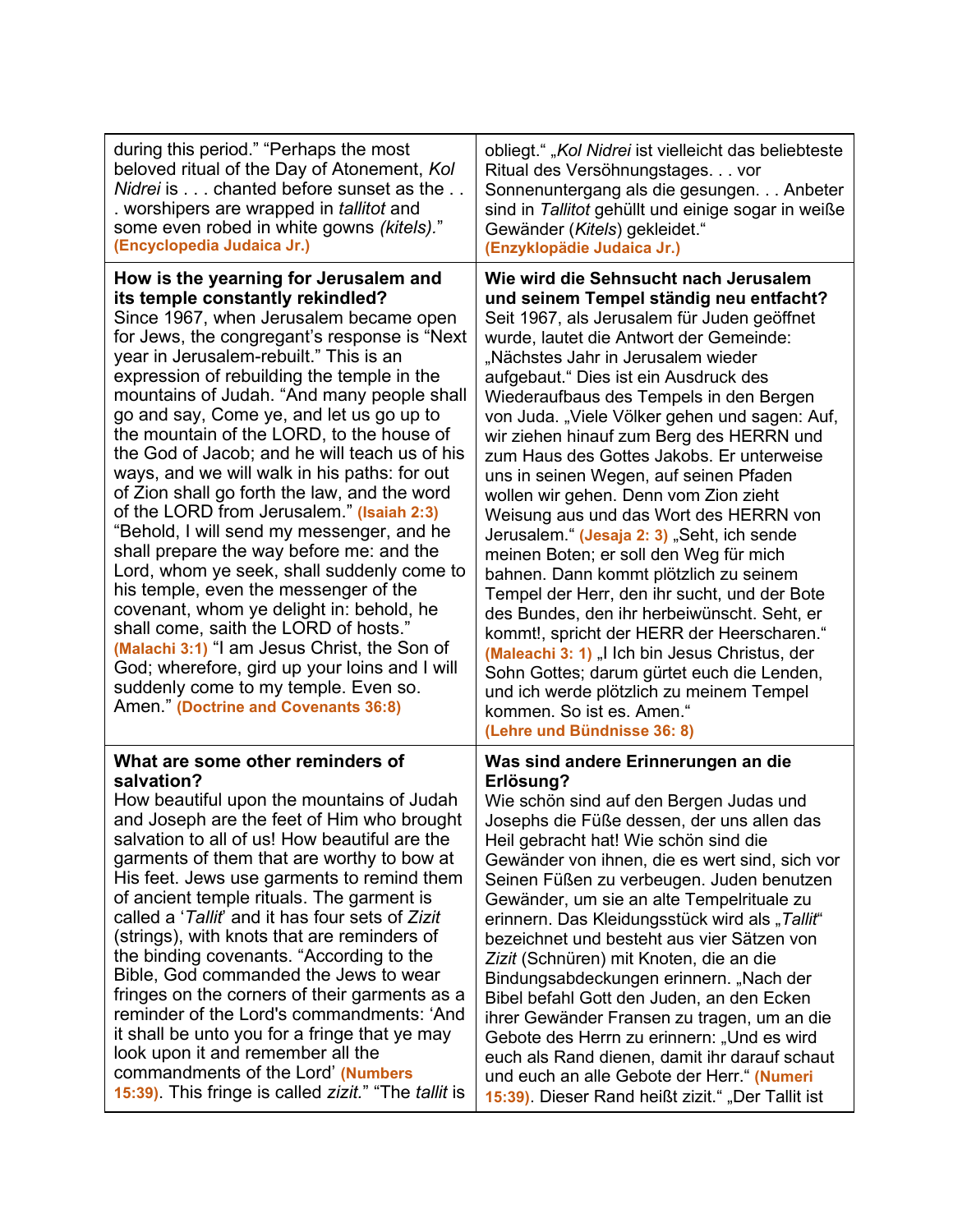| usually white and made either of wool,<br>cotton, or silk Although the ordinary <i>tallit</i><br>is worn only in the synagogue, strictly<br>observant Jews wear the tallit katan (small<br><i>tallit</i> ) under their upper garments the whole<br>day." (Encyclopedia Judaica Jr.)                                                                                                                                                                                                                                                                                                                                                                                                                                                                                                                                                                                                                                                                                                                                                                                                                                                                                                                                                                                                                           | normalerweise weiß und besteht entweder aus<br>Wolle, Baumwolle oder Seide. Obwohl der<br>gewöhnliche Tallit nur in der Synagoge<br>getragen wird, tragen streng aufmerksame<br>Juden den Tallit Katan (kleiner Tallit) den<br>ganzen Tag unter ihren Oberbekleidung."<br>(Enzyklopädie Judaica Jr.)                                                                                                                                                                                                                                                                                                                                                                                                                                                                                                                                                                                                                                                                                                                                                                                                                                                                                                                                                                                                                                                                                                                                                             |
|---------------------------------------------------------------------------------------------------------------------------------------------------------------------------------------------------------------------------------------------------------------------------------------------------------------------------------------------------------------------------------------------------------------------------------------------------------------------------------------------------------------------------------------------------------------------------------------------------------------------------------------------------------------------------------------------------------------------------------------------------------------------------------------------------------------------------------------------------------------------------------------------------------------------------------------------------------------------------------------------------------------------------------------------------------------------------------------------------------------------------------------------------------------------------------------------------------------------------------------------------------------------------------------------------------------|------------------------------------------------------------------------------------------------------------------------------------------------------------------------------------------------------------------------------------------------------------------------------------------------------------------------------------------------------------------------------------------------------------------------------------------------------------------------------------------------------------------------------------------------------------------------------------------------------------------------------------------------------------------------------------------------------------------------------------------------------------------------------------------------------------------------------------------------------------------------------------------------------------------------------------------------------------------------------------------------------------------------------------------------------------------------------------------------------------------------------------------------------------------------------------------------------------------------------------------------------------------------------------------------------------------------------------------------------------------------------------------------------------------------------------------------------------------|
| How can clothing become a daily<br>reminder of salvation?<br>In many Jewish weddings, a special white<br>garment is worn called the Kitel. Let's look<br>at a repeat of this quote. "In Ashkenazi<br>tradition it is not just the bride who wears<br>white on her wedding day. The groom, too,<br>stands under the canopy wearing his white<br>kitel, or robe, over his wedding finery. The<br>day of their marriage is a solemn one for the<br>bride and groom. They pray that their past<br>sins will be forgiven and they can start their<br>life together afresh. The white of their<br>clothing symbolizes the purity and the<br>forgiveness of sin for which they are hoping.<br>For this reason a similar garment is used to<br>clothe the dead for burial. The kitel therefore<br>also serves to remind the wearer of how<br>brief life is, and of the necessity for atone-<br>ment." "The kitel is traditionally worn on<br>those important occasions when the Jew is<br>concerned with such thoughts. It is worn<br>during prayer services on Rosh Ha-Shanah<br>and Yom Kippur; at the seder on Passover<br>eve; by the <i>hazzan</i> on the eighth day of<br>Sukkot when the prayer for rain is recited<br>and the first day of Passover during the<br>prayer for dew." (Encyclopedia Judaica Jr.) | Wie kann Kleidung eine tägliche Erinnerung<br>an die Erlösung werden?<br>Bei vielen jüdischen Hochzeiten wird ein<br>spezielles weißes Kleidungsstück namens Kitel<br>getragen. Schauen wir uns eine Wiederholung<br>dieses Zitats an. "In der aschkenasischen<br>Tradition trägt nicht nur die Braut an ihrem<br>Hochzeitstag Weiß. Auch der Bräutigam steht<br>unter dem Baldachin und trägt sein weißes<br>Kitel oder Gewand über seinem<br>Hochzeitsschmuck. Der Tag ihrer Hochzeit ist<br>ein feierlicher Tag für Braut und Bräutigam. Sie<br>beten, dass ihre vergangenen Sünden<br>vergeben werden und sie ihr gemeinsames<br>Leben neu beginnen können. Das Weiß ihrer<br>Kleidung symbolisiert die Reinheit und<br>Vergebung der Sünde, auf die sie hoffen. Aus<br>diesem Grund wird ein ähnliches<br>Kleidungsstück verwendet, um die Toten zur<br>Beerdigung zu kleiden." "Das Kitel dient daher<br>auch dazu, den Träger daran zu erinnern, wie<br>kurz das Leben ist und wie notwendig es ist, zu<br>büßen." "Das Kitel wird traditionell bei<br>wichtigen Gelegenheiten getragen, wenn der<br>Jude sich mit solchen Gedanken befasst. Es<br>wird während des Gebetsgottesdienstes auf<br>Rosh Ha-Shanah und Yom Kippur getragen.<br>am Seder am Pessachabend; beim Hazzan am<br>achten Tag von Sukkot, wenn das Gebet um<br>Regen rezitiert wird, und am ersten Tag des<br>Passahfestes während des Gebets für Tau."<br>(Enzyklopädie Judaica Jr.) |
| How does eating become a daily<br>reminder of salvation?<br>In the ancient Temples, there were great<br>"feasts" that centered around the proper and<br>meticulous ritual of sacrifices. Even in<br>modern times, the subject of sacrifice<br>connects with Temples. "The Hebrew term<br>for sacrifice, korban, is from a root meaning<br>'to draw near,' and originally denoted that                                                                                                                                                                                                                                                                                                                                                                                                                                                                                                                                                                                                                                                                                                                                                                                                                                                                                                                         | Wie wird Essen zu einer täglichen<br>Erinnerung an die Erlösung?<br>In den alten Tempeln gab es große "Feste", die<br>sich um das richtige und sorgfältige Ritual der<br>Opfer drehten. Auch in der Neuzeit verbindet<br>sich das Thema Opfer mit Tempeln. "Der<br>hebräische Begriff für Opfer, Korban, stammt<br>von einer Wurzel, die" sich nähern "bedeutet<br>und bezeichnet ursprünglich das, was Gott                                                                                                                                                                                                                                                                                                                                                                                                                                                                                                                                                                                                                                                                                                                                                                                                                                                                                                                                                                                                                                                     |